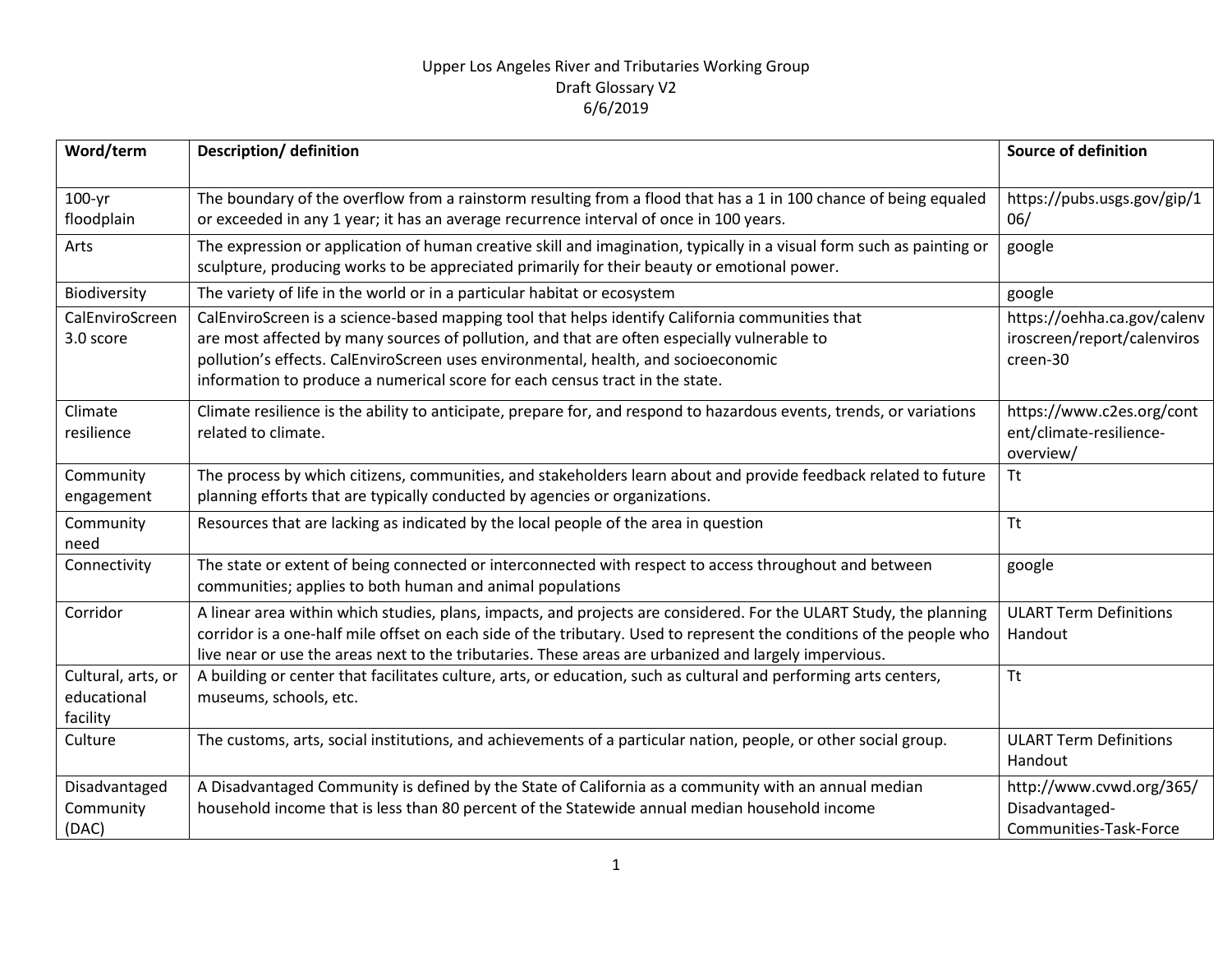| Word/term                                | <b>Description/ definition</b>                                                                                                                                                                                                                                                                                                                                                                                        | <b>Source of definition</b>                                                                   |
|------------------------------------------|-----------------------------------------------------------------------------------------------------------------------------------------------------------------------------------------------------------------------------------------------------------------------------------------------------------------------------------------------------------------------------------------------------------------------|-----------------------------------------------------------------------------------------------|
| Economic and<br>workforce<br>development | An approach to economic development that attempts to enhance a region's economic stability and prosperity by<br>focusing on people rather than businesses.                                                                                                                                                                                                                                                            | google                                                                                        |
| Ecosystem                                | A biological community of interacting organisms and their physical environment                                                                                                                                                                                                                                                                                                                                        | google                                                                                        |
| Ecosystem<br>enhancement                 | Modification of a site to increase/improve habitat for plants and animals while not causing adverse impacts to the<br>environment and human health. Also related to ecosystem restoration which is an enhancement that strives to<br>provide environmental values that have been lost, typically through development.                                                                                                 | <b>Tt</b>                                                                                     |
| Ecosystem<br>health                      | A healthy ecosystem is one that is intact in its physical, chemical, and biological components and their<br>interrelationships, such that it is resilient to withstand change and stressors. It is a system that is not experiencing<br>the abnormal growth or decline of native species, the concentration of persistent contaminants, or drastic<br>anthropogenic changes to its landscape or ecological processes. | https://www.seadocsociety.<br>org/what-is-ecosystem-<br>health                                |
| Education                                | The process of receiving or giving systematic instruction, especially at a school or university                                                                                                                                                                                                                                                                                                                       | google                                                                                        |
| Equitable access                         | Equal opportunity for access to the LA River and Tributaries regardless of disparity in income, housing, or other<br>demographics.                                                                                                                                                                                                                                                                                    | <b>Tt</b>                                                                                     |
| Flood risk                               | The likelihood and adverse consequences of flooding as it affects human life and asset value.                                                                                                                                                                                                                                                                                                                         | https://www.iwr.usace.arm<br>y.mil/portals/70/docs/iwrre<br>ports/2014-r-<br>02 appendixa.pdf |
| Flood risk<br>reduction                  | Actions that are intended to reduce the likelihood or the potential adverse consequences of a future flood. They<br>include actions to reduce the hazard, reduce exposure, and reduce vulnerability, and can be both structural (for<br>example, channels or basins) or non-structural (floodproofing, floodplain buy-out).                                                                                           | https://www.iwr.usace.arm<br>y.mil/portals/70/docs/iwrre<br>ports/2014-r-                     |
|                                          |                                                                                                                                                                                                                                                                                                                                                                                                                       | 02_appendixa.pdf                                                                              |
| Framework                                | The community-driven technical approach (or "methods") through which the Plan is developed and analyzed.                                                                                                                                                                                                                                                                                                              | <b>ULART Term Definitions</b><br>Handout                                                      |
| Funding                                  | Money provided, especially by an organization or government, for a particular purpose                                                                                                                                                                                                                                                                                                                                 | google                                                                                        |
| Habitat                                  | The natural home or environment of an animal, plant, or other organism                                                                                                                                                                                                                                                                                                                                                | google                                                                                        |
| Human access                             | Point that provides the ability for humans to enter the LA River or tributaries                                                                                                                                                                                                                                                                                                                                       | <b>Tt</b>                                                                                     |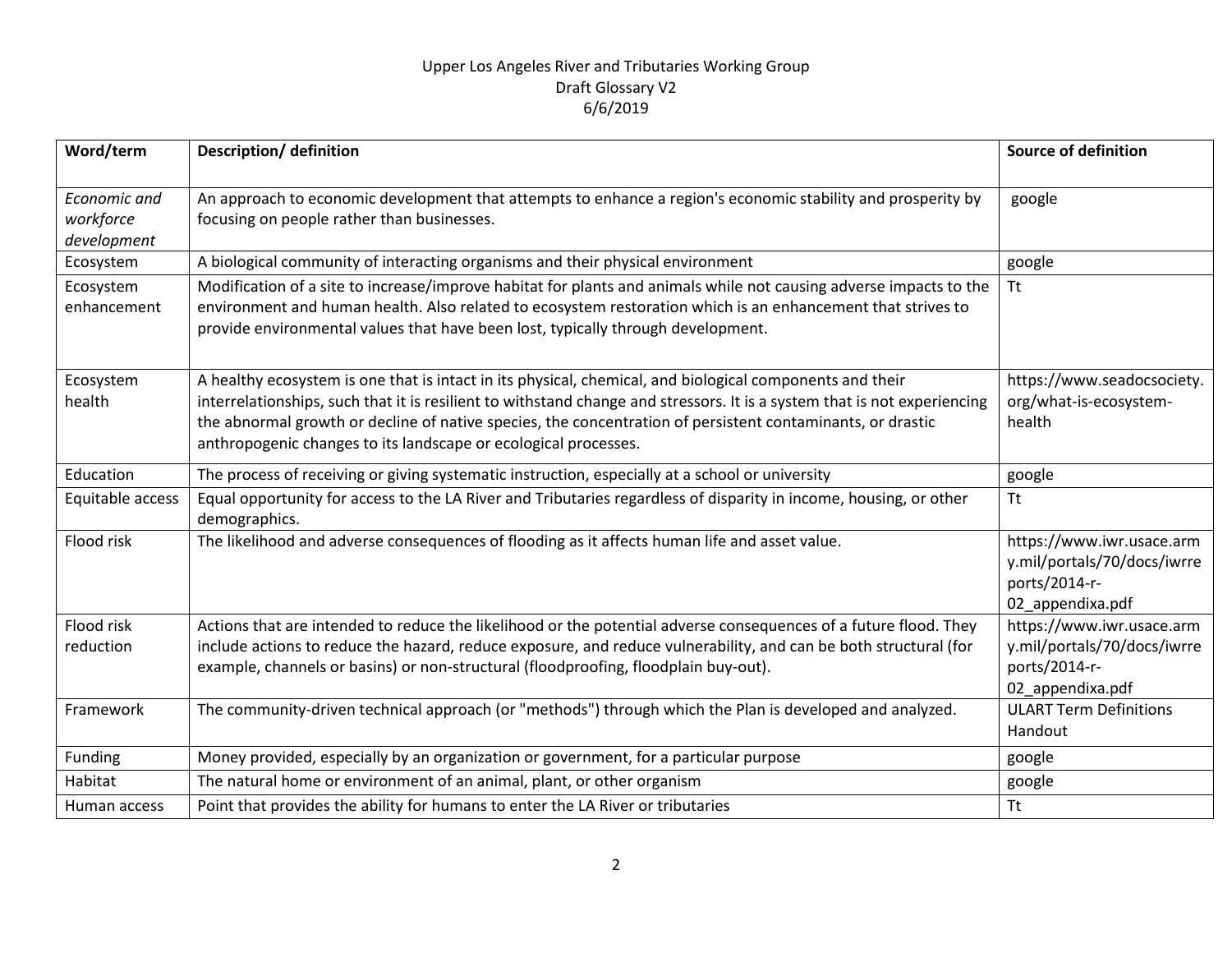| Word/term                         | <b>Description/ definition</b>                                                                                                                                                                                                                                            | <b>Source of definition</b>                                                                                   |
|-----------------------------------|---------------------------------------------------------------------------------------------------------------------------------------------------------------------------------------------------------------------------------------------------------------------------|---------------------------------------------------------------------------------------------------------------|
| Improvements                      | General types of actions that can be applied to enhance the space in alignment with the community desires,<br>environmental needs, and the goals and objectives of the Plan.                                                                                              | <b>ULART Term Definitions</b><br>Handout                                                                      |
| Improved<br>recreation<br>element | An already existing recreational space to which value is added by using new features such as enhanced playing<br>fields, amenities, restrooms, trails, and paths                                                                                                          | <b>Tt</b>                                                                                                     |
| Iteration                         | Repetition of the analysis with updates to the inputs based on feedback or additional data.                                                                                                                                                                               | <b>ULART Term Definitions</b><br>Handout                                                                      |
| Local flood<br>complaints         | Flooding issues identified by members of the community                                                                                                                                                                                                                    | <b>Tt</b>                                                                                                     |
| Mainstem                          | The 51 miles of the Los Angeles River from the headwaters in Canoga Park to its mouth in Long Beach.                                                                                                                                                                      | <b>ULART Term Definitions</b><br>Handout                                                                      |
| Multi-benefit                     | Providing improvements to meet more than one need or purpose, often in different realms such as both<br>environmental and community revitalization.                                                                                                                       | <b>ULART Term Definitions</b><br>Handout                                                                      |
| Multipurpose                      | One space that provides several functions or supports multiple activities and/or benefits                                                                                                                                                                                 | google                                                                                                        |
| Nature based<br>solutions         | Nature-based solutions to social or physical challenges that are inspired and supported by nature; implies holistic<br>benefits to the environment, community, energy conservation, and resiliency.                                                                       | https://ec.europa.eu/resear<br>ch/environment/index.cfm?<br>pg=nbs                                            |
| Objectives                        | The intentions of the planning effort in achieving its stated purpose. In general, objectives are more specific and<br>easier to measure than goals.                                                                                                                      | <b>ULART Term Definitions</b><br>Handout                                                                      |
| Open space                        | Land without buildings or a general descriptive term which places no restrictions on the use of the land. The<br>definition of open space includes constructed open space (e.g. parks and plazas) and natural open space<br>(essentially unimproved, with native habitat) | Page 203<br>http://www.cityofvernon.or<br>g/images/community-<br>services/Planning/Vernon<br>General_Plan.pdf |
| Opportunity<br>areas              | Site-specific areas within ULART that have been identified for improvements by the Working Group, Committees,<br>community, or as part of a gap analysis.                                                                                                                 | <b>ULART Term Definitions</b><br>Handout                                                                      |
| Passive<br>recreation<br>element  | Refers to activities that are generally low impact such as hiking, fishing, picnicking, bird watching, or non-<br>motorized boating.                                                                                                                                      | Common Ground                                                                                                 |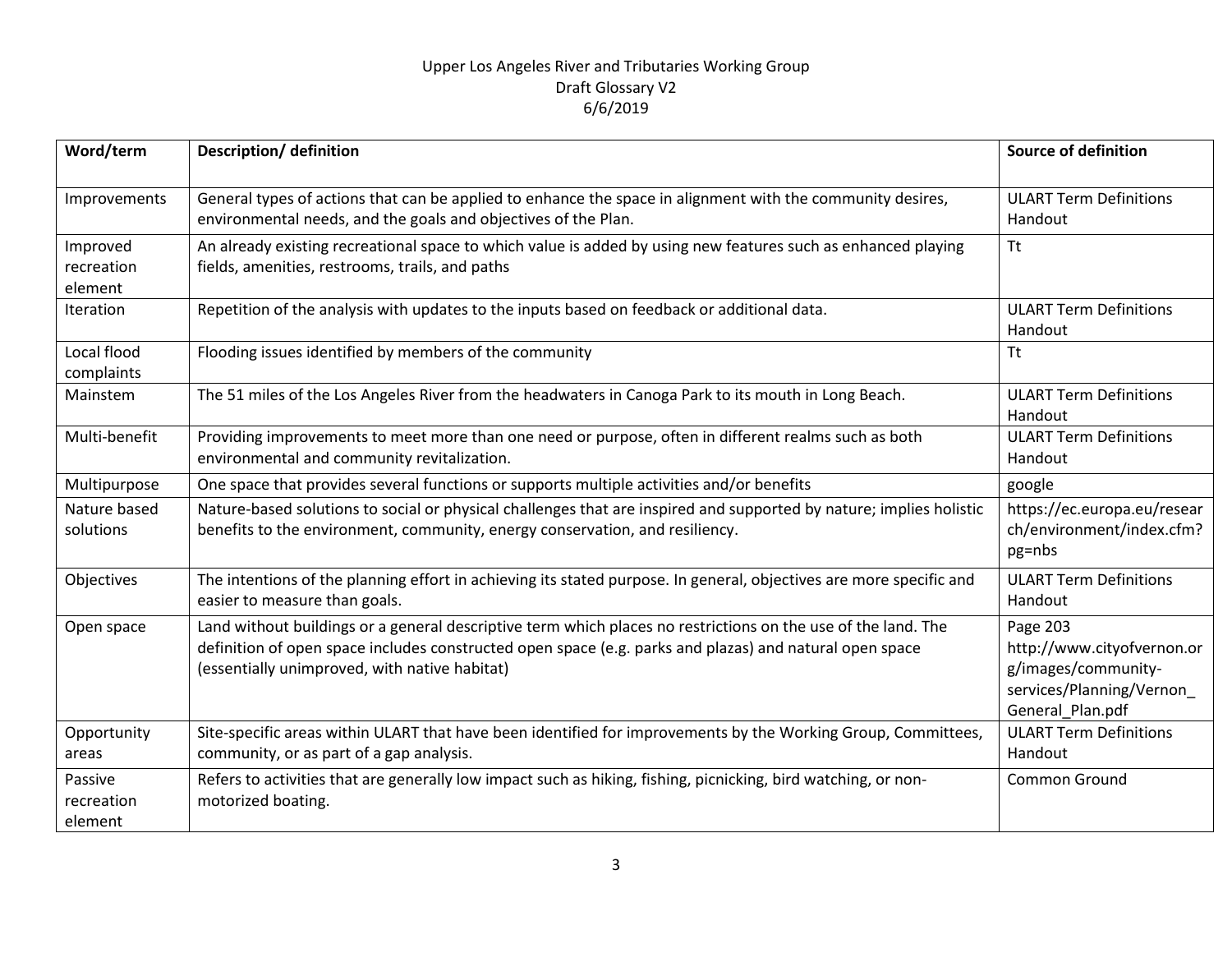| Word/term                      | <b>Description/ definition</b>                                                                                                                                                                                                                         | <b>Source of definition</b>                                                                                                                        |
|--------------------------------|--------------------------------------------------------------------------------------------------------------------------------------------------------------------------------------------------------------------------------------------------------|----------------------------------------------------------------------------------------------------------------------------------------------------|
| Phase                          | A distinct period or stage in a series of events or a process of change or development                                                                                                                                                                 | google                                                                                                                                             |
| Previous efforts               | Any action taken to assess or alter a site for improvements previous to the ULART plan                                                                                                                                                                 | <b>Tt</b>                                                                                                                                          |
| Public transit<br>access point | Location that links a form of public transportation (bus, metro, etc.) to a LA River access site                                                                                                                                                       | <b>Tt</b>                                                                                                                                          |
| Recreation                     | Activity done for enjoyment when one is not working resulting in mental and physical health benefits                                                                                                                                                   | google                                                                                                                                             |
| Safe access                    | Unobstructed point to enter a public place, river, or tributary suitable for all users                                                                                                                                                                 | <b>Tt</b>                                                                                                                                          |
| Scoring                        | The numeric value assigned to each opportunity area describing how well the site aligns with the goals and<br>objectives of the Plan.                                                                                                                  | <b>ULART Term Definitions</b><br>Handout                                                                                                           |
| Stormwater                     | Water that originates during precipitation events and snow/ice melt. Stormwater can soak into the soil<br>(infiltrate), be held on the surface and evaporate, or runoff and end up in nearby streams, rivers or other water<br>bodies (surface water). | Wikipedia                                                                                                                                          |
| <b>Structural BMP</b>          | Best Management Practices that consist of structural facilities that help to prevent pollutants in storm water<br>runoff from leaving a developed property, entering our storm drains, and impacting our local waterways                               | https://www.sandiegocount<br>y.gov/content/dam/sdc/dp<br>w/WATERSHED_PROTECTIO<br>N PROGRAM/watershedpdf<br>$/S-$<br>BMP/BMP Program Flyer.p<br>df |
| Tributary                      | A river or stream flowing into the Los Angeles River. There are 13 total identified in this plan and 6 selected for<br>additional analysis.                                                                                                            | <b>ULART Term Definitions</b><br>Handout                                                                                                           |
| Tributary<br>Watershed         | All the land area that drains to the tributary. Represents the conditions that impact habitat, ecology, and water<br>pollution because the water that flows over the entire watershed impacts the in-stream conditions.                                | <b>ULART Term Definitions</b><br>Handout                                                                                                           |
| Typologies                     | Categories of land uses with common characteristics frequently dispersed throughout ULART that have been<br>mentioned by the community, Working Group, or suggested by the project planning team.                                                      | <b>ULART Term Definitions</b><br>Handout                                                                                                           |